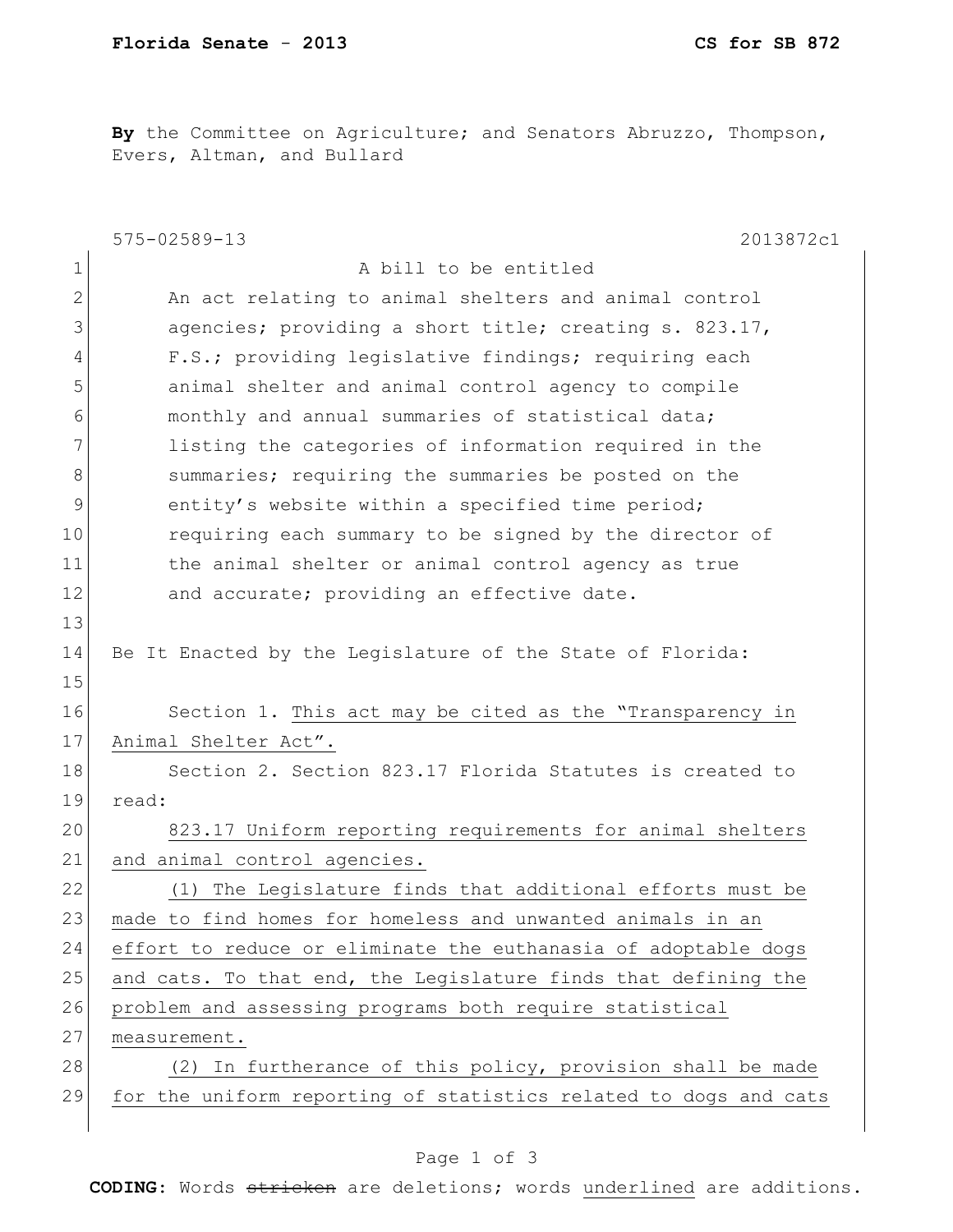|    | $575 - 02589 - 13$<br>2013872c1                                  |
|----|------------------------------------------------------------------|
| 30 | taken in and the ultimate disposition of the animal. Each animal |
| 31 | shelter whether public or private, including all animal control  |
| 32 | agencies of a county, municipality, or other incorporated        |
| 33 | political subdivision that euthanizes animals according to s.    |
| 34 | 828.058 shall prepare and maintain the following records on a    |
| 35 | monthly and annual basis, using the calendar year, and make the  |
| 36 | reports available for public inspection and dissemination no     |
| 37 | later than 5 business days after the end of the each calendar    |
| 38 | month:                                                           |
| 39 | (a) The total number dogs and cats taken in by the animal        |
| 40 | shelter and animal control agency, divided by dogs and cats, or  |
| 41 | others in the following categories:                              |
| 42 | 1. Starting inventory/shelter count on the first day of the      |
| 43 | month;                                                           |
| 44 | 2. Stray/At-large;                                               |
| 45 | 3. Confiscated/Involuntarily taken;                              |
| 46 | 4. Relinquished by owner;                                        |
| 47 | 5. Born in shelter;                                              |
| 48 | 6. Owner requested euthanasia;                                   |
| 49 | 7. Transferred in or imported from within the state; and         |
| 50 | 8. Transferred in or imported from out of the state.             |
| 51 | (b) The disposition of all animals taken into the animal         |
| 52 | shelter or animal control agency, divided by dogs and cats in    |
| 53 | the following categories:                                        |
| 54 | 1. Adopted;                                                      |
| 55 | 2. Returned to owner;                                            |
| 56 | 3. Transferred out or exported within the state;                 |
| 57 | 4. Transferred out or exported to another state;                 |
| 58 | 5. Released in field/TNR;                                        |
|    |                                                                  |

## Page 2 of 3

**CODING**: Words stricken are deletions; words underlined are additions.